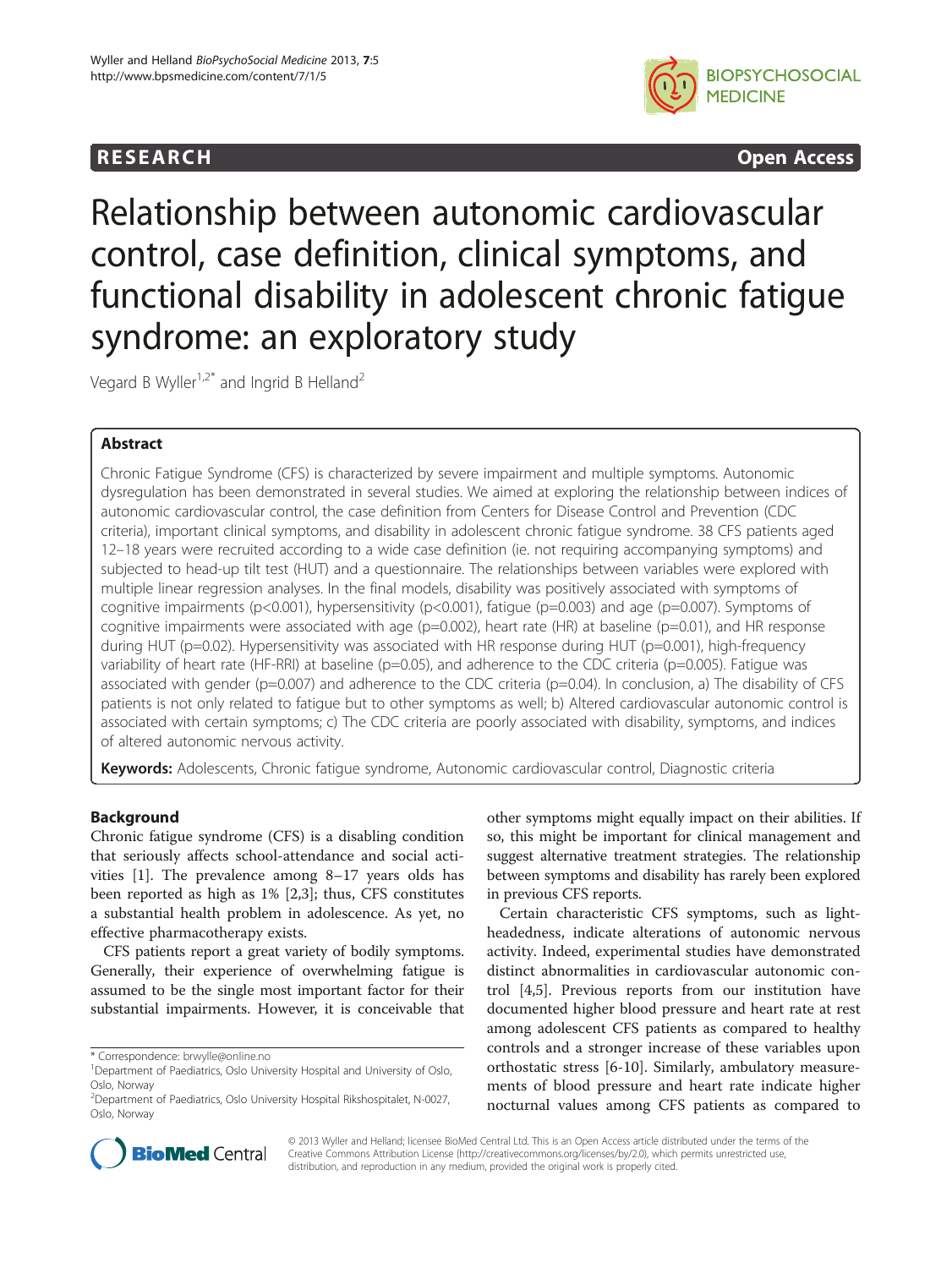controls [[11\]](#page-8-0). Taken together, these studies suggest that abnormal autonomic nervous activity might constitute an important aspect of CFS pathophysiology [\[12,13\]](#page-8-0). If so, a relationship between clinical symptoms and indices of altered autonomic cardiovascular control should be demonstrable, which in turn might provide a basis for development of novel therapies as well as a diagnostic test.

As yet, no CFS biomarker has any diagnostic utility; thus, the diagnosis is solely based upon patients' reports of symptoms. Several different case definitions exist, reflecting unsettled controversies in the scientific community [\[14,15](#page-8-0)]. The definition from the International Chronic Fatigue Syndrome Study Group at the Centers for Disease Control and Prevention (commonly referred to as the CDC-definition) appears to be most frequently used [[16\]](#page-8-0). This definition requires at least six months of unexplained chronic or relapsing fatigue of new onset, severely affecting daily activities, as well as four or more of eight specific accompanying symptoms (headache, muscle pain, joint pain, sore throat, tender lymph nodes, impaired memory or concentration, unrefreshing sleep, and malaise after exertion). The validity of this definition has been questioned [\[17-20](#page-8-0)]. For instance, a formal factor analysis of symptoms in a broadly defined group of chronic fatigued patients did not show a strong correspondence with the CDC accompanying symptoms [\[19](#page-8-0)]. Accordingly, a recent study by Sullivan and co-workers based upon the Swedish twin registry concluded that there was no empirical support for the requirement of four out of eight CDC accompanying symptoms [\[20](#page-8-0)]. In adolescents, few studies of validity have been conducted. Thus, one purpose of this study is to explore the informative value of the CDC-definition within a more broadly defined population of adolescent chronic fatigue sufferers; this approach has been recommended by others [[20,21\]](#page-8-0).

In 2007, we launched an observational prospective study on the clinical course of adolescent CFS. The changes of different clinical features with time have been reported elsewhere [\[22](#page-8-0)]. However, little is known about the interrelation of pathophysiological characteristics, patients' experiences, and functional abilities. Thus, the overall aim of the present report is to explore the relationship between indices of autonomic cardiovascular control, the CDC case definition, important clinical symptoms, and disability in adolescent chronic fatigue syndrome at a single time point.

## Methods

## Subjects

During the study period from August 2007 to April 2009, adolescent CFS patients aged 12 – 18 years were recruited from the Paediatric outpatient clinic, Oslo University Hospital, Rikshospitalet, Norway, which serves as a national referral center for children and adolescents

with CFS. Prior to referral, they had been tentatively given the diagnosis CFS at local hospitals. The Norwegian clinical guidelines for diagnosis of adolescent CFS are in accordance with the recommendations from The Royal College of Paediatrics and Child Health [\[1\]](#page-7-0) and the National Institute for Health and Clinical Excellence [\[23\]](#page-8-0). In short, a diagnosis of CFS is made if the patients suffer from three or more consecutive months of unexplained disabling fatigue worsened by physical or mental exertion. No accompanying symptoms are required.

At our referral centre, diagnostic confirmation was established by means of a thorough and standardized set of investigations, ruling out differential diagnosis such as autoimmune, endocrine, neurologic or psychiatric disorders (including depression). All patients included in this study fulfilled our clinical definition of CFS. In addition, inclusion in this study required no other chronic disorders, no permanent use of pharmaceuticals, and no current demanding life event that might explain the fatigue.

Thus, the inclusion criteria in this study are wider than the CDC criteria. This approach is in line with findings from recent validation studies [[19](#page-8-0),[20](#page-8-0)], and has also been shown to be feasible in previous studies from our institution [\[6](#page-8-0)-[11\]](#page-8-0). Subgrouping of the participants according to the CDC case definition was performed post hoc, based on questionnaire results (cf. below). The main reason for not adhering to the CDC case definition was too few accompanying symptoms.

## Study protocol

CFS patients were invited to an experimental session (consisting of head-up tilt-test (HUT) and a questionnaire) at our institution. One week prior to the experiments, all participants were instructed not to drink beverages containing alcohol or caffeine, not to take any drugs, and not to use tobacco products. Patients were summoned for a second visit 3–17 months after the first experimental session; the results from this follow-up visit have been reported elsewhere [[22](#page-8-0)]. Written, informed consent was obtained from all participants and their parents. The study was conducted in accordance with the Declaration of Helsinki and was approved by the Regional committee for ethics in medical research.

## Questionnaire

The Fatigue Severity Scale (FSS) [[24\]](#page-8-0), which is a validated instrument for assessing fatigue, was translated into Norwegian by one of the authors (VBW) and slightly modified in order to fit our particular age group. The modified FSS consists of 7 items having a 1–5 Likert scale (agree/disagree). Examples of single items are: "I get exhausted from physical activity" and "Fatigue is among my three most troublesome symptoms."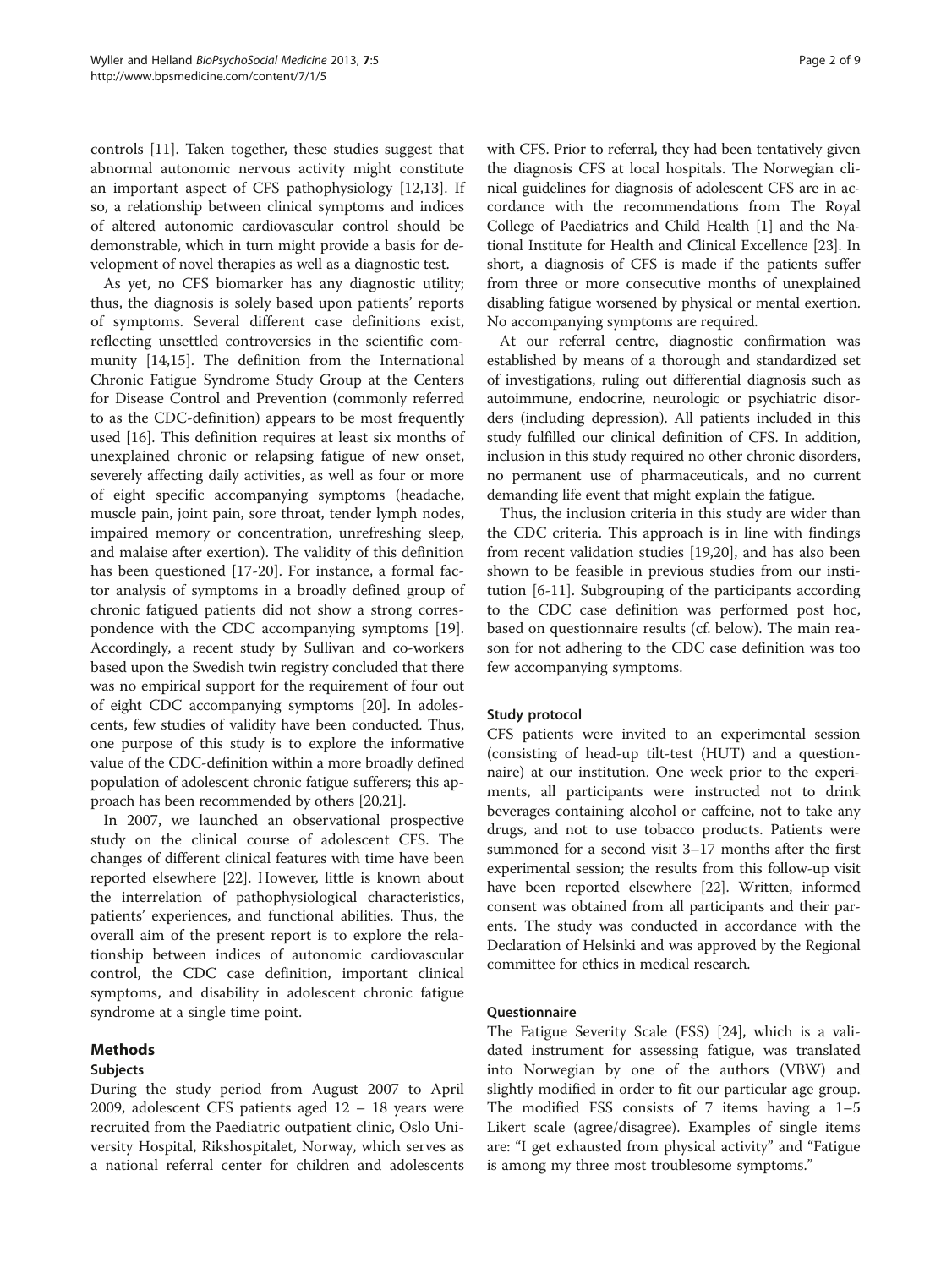<span id="page-2-0"></span>In addition, the questionnaire consisted of items addressing the frequency of a wide range of common CFS symptoms (including the accompanying symptoms of the CDC case definition) and impairments (such as school absenteeism) on 1–5 Likert scales. These questions were based upon our clinical experience and have also proven feasible in previous studies from our institution [[7,9](#page-8-0)].

### Head-up tilt-test (HUT)

HUT was undertaken according to a revised protocol as described elsewhere [[7\]](#page-8-0). The feasibility of this protocol for studying adolescent CFS patients has been demonstrated in several previous studies [\[6-8](#page-8-0)]. In particular, the low tilt angle (20°) does not normally precipitate syncope, which is otherwise a common problem among adolescents being subjected to stronger orthostatic challenges [[25](#page-8-0)]. Still, 20° head-up tilt is sufficient to demonstrate hemodynamic alterations among CFS patients compared to healthy controls.

HUT was performed at daytime between 8 a.m. and 3 p.m. under calm conditions, dimmed lights, and a stable room-temperature of 23 - 25°C. Patients were attached to the Task Force Monitor® (Model 3040i, CNSystems Medizintechnic, Graz, Austria); a combined hardware and software device for noninvasive continuous recording of cardiovascular variables [[26\]](#page-8-0). They were positioned horizontally on a tilt-table with foot-board support (Model 900–00, CNS-systems Medizintechnik, Graz, Austria) and had a safety strap over the waist. After 5 minutes of baseline recordings, they were head-

up tilted 20° for 15 minutes, followed by another 5 minutes epoch in the horizontal position. Subjects did not speak and were not spoken to.

Instantaneous heart rate (HR) was obtained from the R-R interval (RRI) of the electrocardiogram. Photoplethysmography on the right middle finger was used to obtain a non-invasive, continuous recording of arterial blood pressure. This method correlates satisfactorily with invasive pressure measurements [[27](#page-8-0)] and has been validated in adolescents and children [\[28\]](#page-8-0). Impedance cardiography was used to obtain a continuous recording of the temporal derivate of the transthoracic impedance (dZ/dt) [\[29\]](#page-8-0); the impedance recordings are not reported in this article.

All recorded signals were on-line transferred to the built-in recording computer of the Task Force Monitor<sup>®</sup> that was running software for real-time data acquisition. RRI was subjected to spectral analyses using an adaptive autoregressive algorithm for calculating spectral power densities in the low-frequency (LF)  $(0.04 - 0.15 \text{ Hz})$  and high-frequency (HF) ranges (0.15 – 0.4 Hz). HF-RRI is considered an index of parasympathetic sinus node modulation, whereas LF-RRI is related to the combined influence of sympathetic and parasympathetic nervous activity on the sinus node [[26](#page-8-0)]. Beat-to-beat mean arterial blood pressure (MBP) was calculated by numerical integration of the recorded instantaneous blood pressure signal.

#### Data analysis

Data were exported to Microsoft Excel for further analyses. Individual items from the questionnaire that

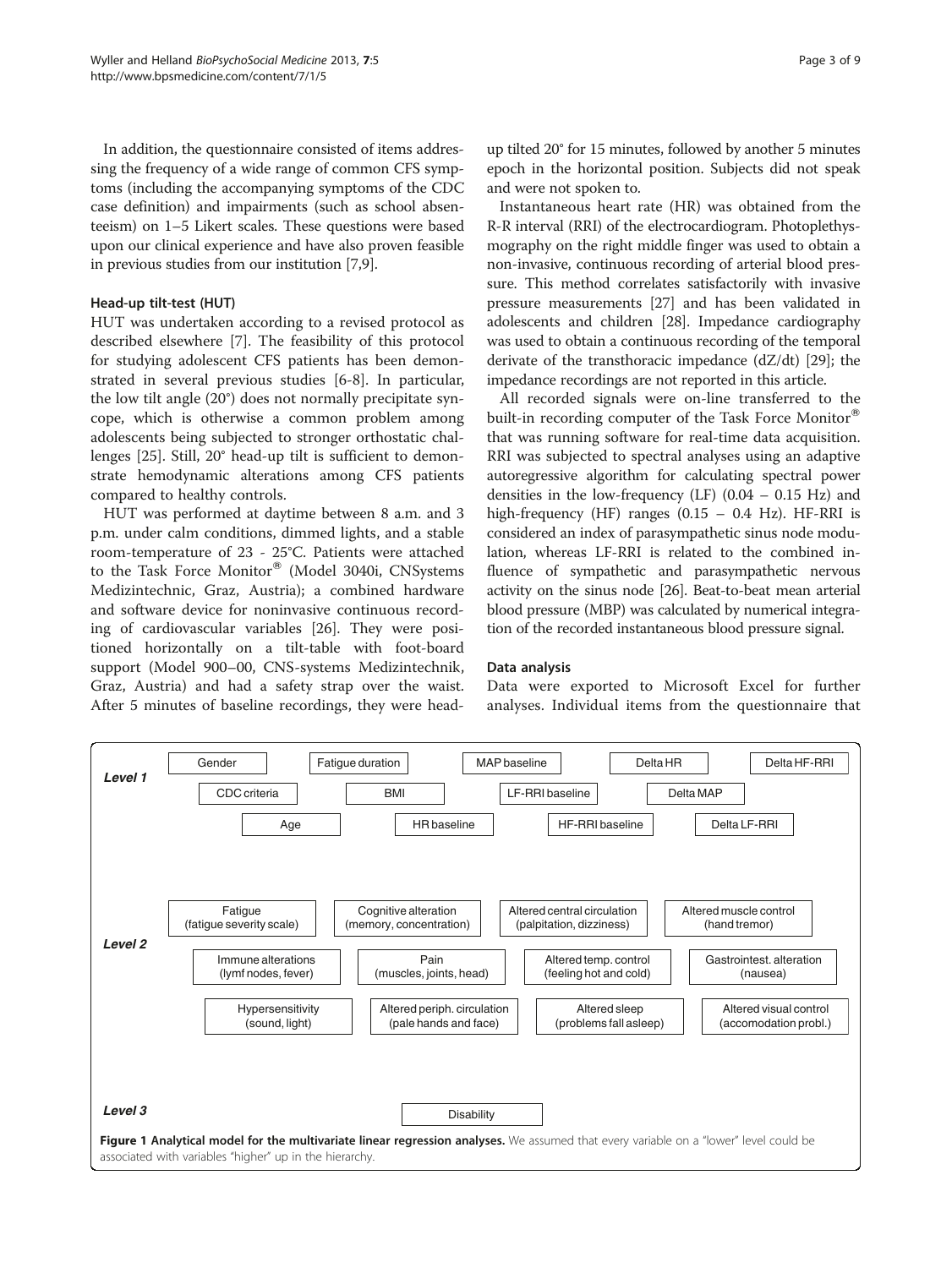Cognitive alterations<sup>‡</sup> 3.1

Altered temperature control 3.0

Altered sleep 2.9

(2.8 to 3.5)

(2.6 to 3.4)

(2.3 to 3.4)

|                                                  | <b>CFS-patients</b>       |                           | Healthy controls           |                           |  |
|--------------------------------------------------|---------------------------|---------------------------|----------------------------|---------------------------|--|
|                                                  | Overall $(n = 38)$        | $CDC+ (n=27)$             | $CDC - (n = 11)$           | $(n = 33)$                |  |
| Level 1, background and cardiovascular           |                           |                           |                            |                           |  |
| Female gender                                    | 30 (79 %)                 | 23 (85 %)                 | 7(64%)                     | 19 (58 %)                 |  |
|                                                  | Mean (Cl)                 | Mean $(Cl)$               |                            |                           |  |
| Age (years)                                      | 15                        | 15                        | 15                         | 15                        |  |
|                                                  | $(14.4 \text{ to } 15.5)$ | $(14.2 \text{ to } 15.7)$ | $(14.2 \text{ to } 16.0)$  | (14.5 to 15.8)            |  |
| BMI ( $\text{kg/m}^2$ )                          | 22.3                      | 22.3                      | 22.2                       | 20.6                      |  |
|                                                  | (20.8 to 23.8)            | (20.7 to 23.9)            | $(18.5 \text{ to } 26.0)$  | (19.7 to 21.5)            |  |
| Fatigue duration (months)                        | 24                        | 25                        | 23                         |                           |  |
|                                                  | (20 to 28)                | (19 to 30)                | (18 to 28)                 |                           |  |
| MAP baseline (mm Hg)**                           | 82.2                      | 83.1                      | 79.8                       | 80.0                      |  |
|                                                  | (79.4 to 84.9)            | (79.9 to 86.4)            | (73.8 to 85.8)             | (77.8 to 82.3)            |  |
| HR baseline (beats/min)**                        | 72.7                      | 73.7                      | 70.4                       | 66.8                      |  |
|                                                  | (68.9 to 76.6)            | (68.9 to 78.5)            | (63.0 to 77.7)             | (63.2 to 70.4)            |  |
| LF-RRI baseline (nu) **                          | 38.3                      | 37.2                      | 40.9                       | 40.8                      |  |
|                                                  | (32.3 to 44.2)            | (29.6 to 44.9)            | $(30.7 \text{ to } 51.1)$  | $(34.5 \text{ to } 47.1)$ |  |
| HF-RRI baseline (nu) <sup>**</sup>               | 61.7                      | 62.8                      | 59.1                       | 59.2                      |  |
|                                                  | (55.8 to 67.7)            | $(55.1 \text{ to } 70.4)$ | (48.9 to 69.3)             | (52.9 to 65.5)            |  |
| LF-RRI baseline (ms <sup>2</sup> ) <sup>**</sup> | 600                       | 478                       | 899                        | 963                       |  |
|                                                  | (331 to 868)              | (280 to 677)              | (29 to 1768)               | (608 to 1318)             |  |
| HF-RRI baseline (ms2) **                         | 1120                      | 1038                      | 1319                       | 1859                      |  |
|                                                  | (700 to 1539)             | (606 to 1470)             | (186 to 2452)              | (964 to 2753)             |  |
| Delta MAP (mm Hg)**                              | 5.4                       | 4.3                       | 7.8                        | $-0.2$                    |  |
|                                                  | $(3.8 \text{ to } 6.9)$   | $(2.6 \text{ to } 6.1)$   | (4.8 to 10.9)              | $(-1.4 \text{ to } 1.0)$  |  |
| Delta HR (beats/min)**                           | 4.0                       | 4.7                       | 2.3                        | 1.0                       |  |
|                                                  | $(2.3 \text{ to } 5.7)$   | $(2.5 \text{ to } 6.8)$   | $(-0.9 \text{ to } 5.6)$   | $(-0.3 \text{ to } 2.3)$  |  |
| Delta LF-RRI (nu) **                             | 8.4                       | 8.7                       | 7.8                        | $-1.2$                    |  |
|                                                  | $(3.8 \text{ to } 13.1)$  | $(2.6 \text{ to } 14.7)$  | $(0.3 \text{ to } 15.4)$   | $(-4.7 \text{ to } 2.3)$  |  |
| Delta HF-RRI (nu) <sup>**</sup>                  | $-8.4$                    | $-8.7$                    | $-7.8$                     | 1.2                       |  |
|                                                  | $(-13.1$ to $-3.8)$       | $(-14.7$ to $-2.6)$       | $(-15.4 \text{ to } -0.3)$ | $(-2.3 \text{ to } 4.7)$  |  |
| Delta LF-RRI (ms2) **                            | $-127$                    | $-16$                     | $-398$                     | $-262$                    |  |
|                                                  | $(-329 \text{ to } 76)$   | $(-166$ to 134)           | $(-1042$ to 247)           | $(-446 \text{ to } -77)$  |  |
| Delta HF-RRI (ms <sup>2</sup> ) <sup>**</sup>    | $-372$                    | $-266$                    | $-632$                     | $-456$                    |  |
|                                                  | $(-618 \text{ to } -126)$ | $(-458$ to $-74)$         | $(-1412$ to 147)           | $(-782 \text{ to } -131)$ |  |
| Level 2, symptoms (1-5 scale)                    |                           |                           |                            |                           |  |
| Fatigue <sup>†</sup>                             | 4.7                       |                           |                            |                           |  |
|                                                  | $(4.5 \text{ to } 4.8)$   |                           |                            |                           |  |

# <span id="page-3-0"></span>Table 1 Variables subjected to linear regression analyses among CFS patients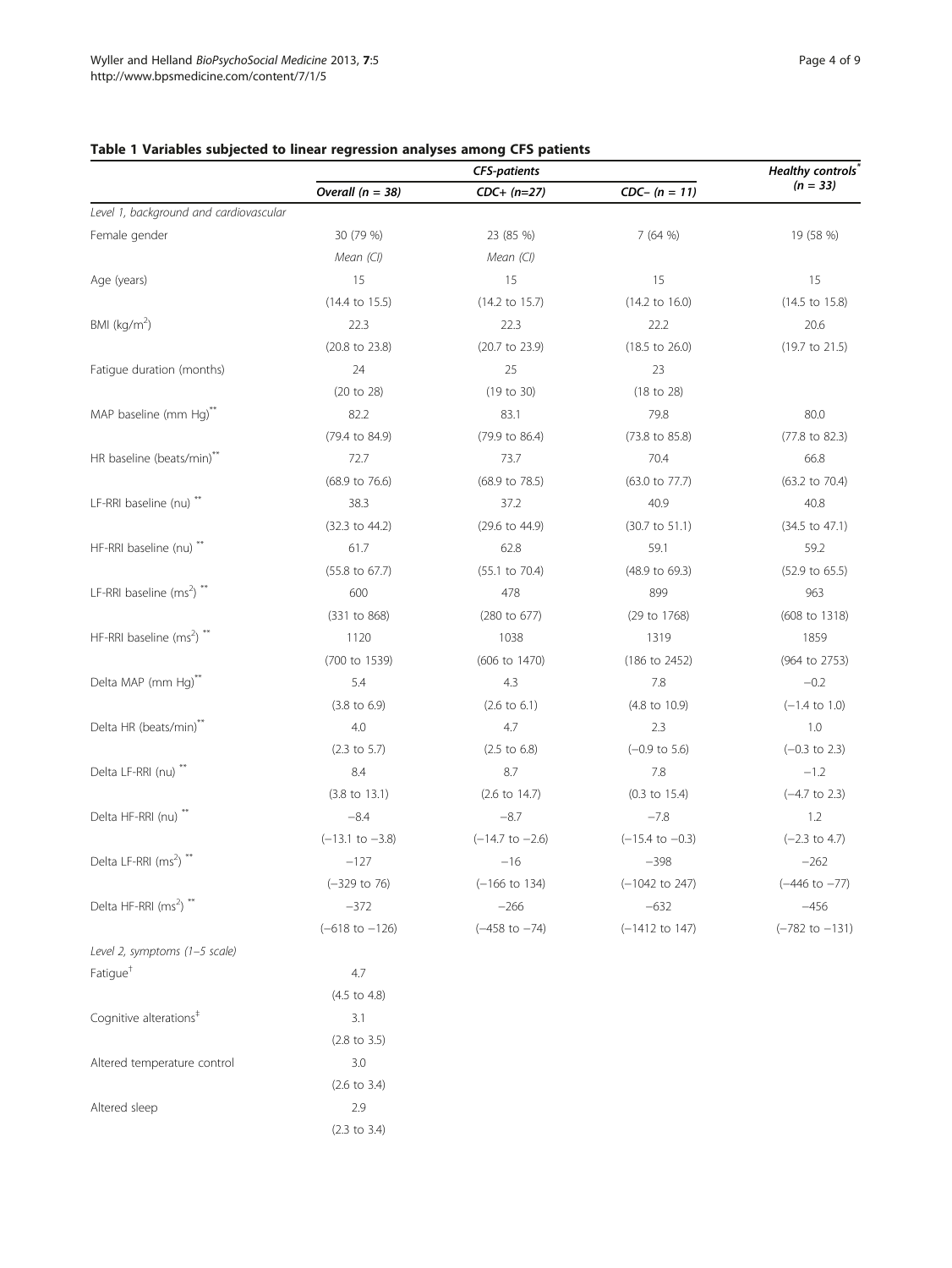| 2.7                     |  |
|-------------------------|--|
| $(2.3 \text{ to } 3.1)$ |  |
| 2.6                     |  |
| $(2.3 \text{ to } 3.0)$ |  |
| 2.6                     |  |
| $(2.2 \text{ to } 3.1)$ |  |
| 2.5                     |  |
| $(2.2 \text{ to } 2.9)$ |  |
| 2.4                     |  |
| $(2.1 \text{ to } 2.8)$ |  |
| 2.2                     |  |
| $(1.7 \text{ to } 2.7)$ |  |
| 1.6                     |  |
| $(1.3 \text{ to } 1.8)$ |  |
| 1.6                     |  |
| $(1.2 \text{ to } 2.0)$ |  |
|                         |  |
| 2.9                     |  |
| $(2.7 \text{ to } 3.1)$ |  |
|                         |  |

Table 1 Variables subjected to linear regression analyses among CFS patients (Continued)

\*Although not the aim of this article, reference values from healthy control subjects are displayed for clarity. Details concerning this reference material have been described elsewhere [\[7\]](#page-8-0).\*\*Obtained from 20° head up tilt test. <sup>†</sup>Fatigue severity scale [[23\]](#page-8-0). <sup>‡</sup>Mean of the following items: Difficult to concentrate; difficult to remember. <sup>§</sup>Mean of: Sensitivity towards sounds; sensitivity towards light. <sup>a</sup>Mean of: Headache; muscle pain; joint pain. <sup>b</sup>Mean of: Pale hands and feet; pale face.<br>SMean of: Unright dizziness: palnitations <sup>d</sup>Mean of: Mean of: Upright dizziness; palpitations. <sup>d</sup>Mean of: Enlarged cervical lymph nodes; sensation of fever. <sup>e</sup>Mean of: School attendance; homework; school physical activity; leisure activity; being with friends; being with family; going outdoors; getting up from bed.

CI=confidence interval. CDC=Centers for disease control and prevention. CDC+ = adherence to CDC diagnostic criteria. CDC– = not adhering to CDC diagnostic criteria. BMI=body mass index. MAP=mean arterial pressure. HR=heart rate. LF-RRI=low-frequency variability of RR-interval (i.e. heart rate). HF-RRI=high-frequency variability of RR-interval (i.e. heart rate). n.u.=normalized units.

In order to avoid the methodological problem of multiple testing, no statistical tests have been performed.

addressed clinical symptoms were sorted and labeled based upon assumptions about underlying mechanisms; for instance, items regarding problems of memory and problems of concentration were both assumed to address cognitive alterations in CFS [[7,9](#page-8-0)]. The arithmetical mean was calculated for variables consisting of more than one item. Likewise, a Fatigue severity score was created by taking the arithmetical mean across all 7 items from FSS [\[24](#page-8-0)]. Finally, a disability score was defined as the arithmetical mean across 8 items addressing different aspects of impairment and malfunctioning: School attendance, homework, school physical activity, leisure activity, being with friends, being with family, going outdoors, and getting up from bed.

From each experimental run of HUT, we calculated the median of all variables in two epochs: From 270 to 30 seconds prior to tilt (Baseline) and from 300 to 540 seconds after being tilted (Tilt). We also computed delta values (Tilt – Baseline), which reflect the cardiovascular response to the tilt maneuver. This method of analyzing results from HUT has successfully been used in previous projects from our institution [\[6](#page-8-0)-[8\]](#page-8-0).

#### Statistical analyses

Statistical analyses were performed using SPSS software (SPSS Inc., Chicago, Ill.). Based upon present evidence, we constructed an analytical model as outlined in Figure [1](#page-2-0). We assumed that every variable on a "lower" level could be associated with variables "higher" up in the hierarchy. The potential relationship between variables was first explored in bivariate linear regression analyses, and then subjected to multivariate linear regression analyses. The selection of variables in the multivariate models was based upon results from bivariate analyses, their impact on the coefficients of the other variables, and their theoretical plausibility. In each multivariate model, the distribution of residuals was assessed for normality.

Results are reported as regression coefficients (Bs) with 95% confidence intervals (CIs). A p-value < 0.05 was considered statistically significant.

#### Results and discussion

Initially, 47 CFS patients were included in the study. Of these, 38 patients (8 males, 30 females; mean age 15 years) completed the study protocol and were thus available to analyses (Table [1](#page-3-0)). The criteria of the CDC-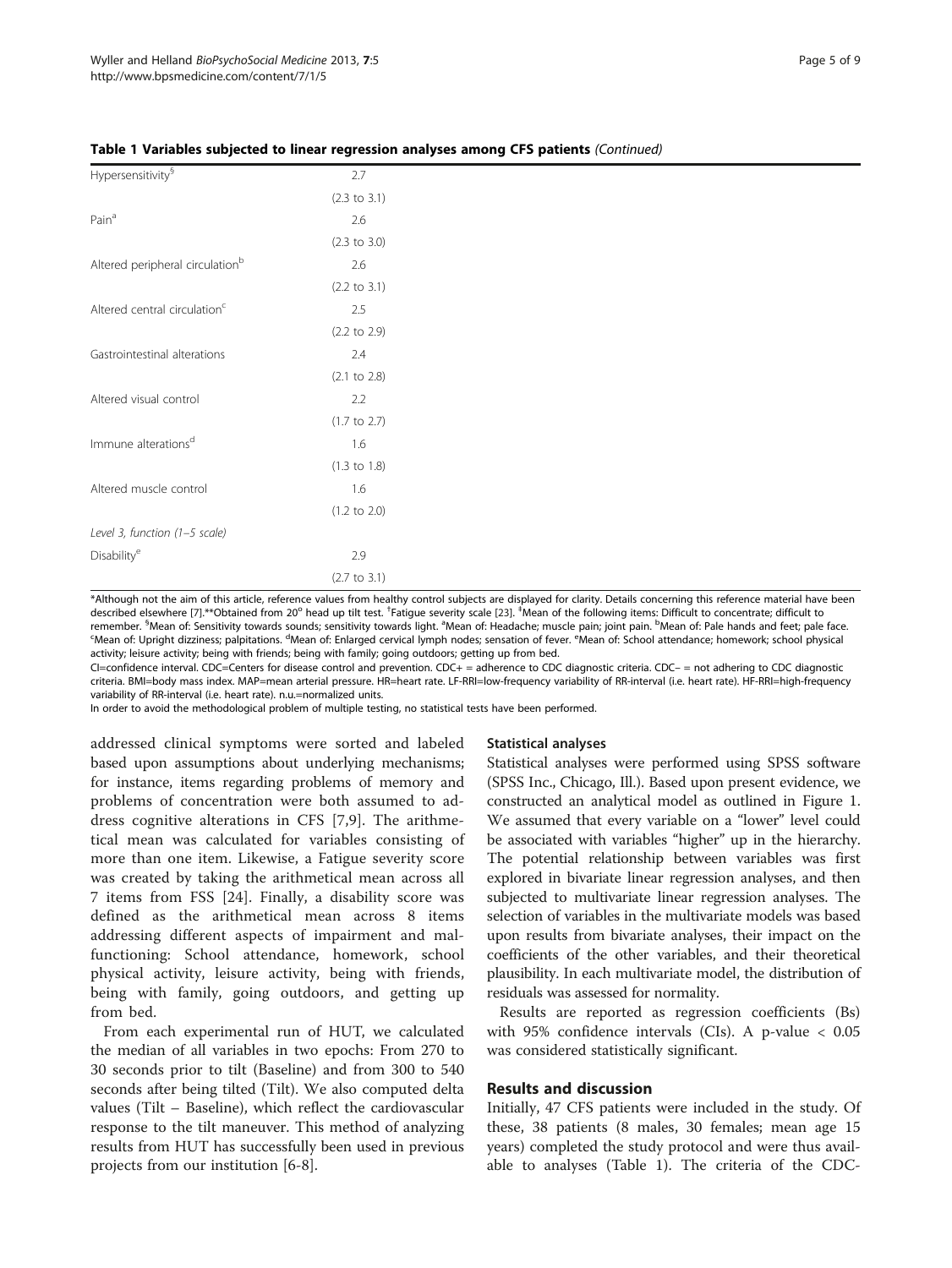<span id="page-5-0"></span>Table 2 The relationship between disability and variables at levels 1+2

|                                                       | <b>B</b> (CI)             | p-value |
|-------------------------------------------------------|---------------------------|---------|
| Cognitive alteration                                  | 0.28                      | < 0.001 |
|                                                       | $(0.16 \text{ to } 0.41)$ |         |
| Hypersensitivity                                      | 0.22                      | < 0.001 |
|                                                       | $(0.11$ to $0.32)$        |         |
| Fatigue                                               | 0.41                      | 0.003   |
|                                                       | $(0.15 \text{ to } 0.67)$ |         |
| Age                                                   | 0.11                      | 0.007   |
|                                                       | $(0.03 \text{ to } 0.18)$ |         |
|                                                       | $R^2$                     |         |
| Disability variance explained from model              | 0.77                      |         |
| Multivariate linear regression analysis, final model. |                           |         |

definition were fulfilled by 27 patients (71%); background variables and variables reflecting autonomic cardiovascular control were similar in the subgroup that adhered and the subgroup that did not adhere to this definition (Table [1\)](#page-3-0). Overall, in the patient group, the mean Fatigue severity score was 4.7 and thus close to the upper limit (scale from 1 to 5); in addition, patients had high scores in several other symptom domains.

In bivariate linear regression analyses, several variables at level 1 and level 2 were significantly related to disability. In multivariate analyses, however, only the relationships to cognitive alteration, hypersensitivity, fatigue (all level 2) and age (level 1) remained statistically significant (Table 2, Figure 2). Thus, a high disability score is independently related to cognitive symptoms, hypersensitivity symptoms, high fatigue score, and older age. The final model explained 77% of the variance in disability.

Cognitive alteration, in turn, was significantly related to HR baseline, Delta HR and age (Table [3,](#page-6-0) Figure 2). In other words, cognitive symptoms are independently

associated with high HR at rest, enhanced HR response during orthostatic challenge, and older age. Furthermore, hypersensitivity was significantly related to Delta HR (ie, high hypersensitivity scores were associated with enhanced HR response), HF-RRI baseline (high hypersensitivity scores were associated with low HF-RRI), and adherence to the CDC criteria (Table [4](#page-6-0)). Fatigue was significantly related to gender (females tended to be more fatigued than males) and adherence to the CDC criteria

Summing up, the most important results in this study are:

- a) The disability of CFS patients is not only related to fatigue but to other symptoms as well.
- b)Altered autonomic cardiovascular control is associated with certain symptoms.

(Table [5\)](#page-6-0).

c) The CDC definition is rather poorly associated with disability, clinical symptoms and indices of altered autonomic cardiovascular control in this broadly defined CFS population.

## Association between disability and other clinical symptoms

The multivariate analyses suggest that cognitive alteration, hypersensitivity, and fatigue are equally associated with disability (Figure 2, Table 2). Of note, the mean score for these symptoms were also quite high (Table [1](#page-3-0)).

It is generally acknowledged that an experience of cognitive impairments is an essential part of CFS. Neuropsychological tests have revealed attenuation of executive control function, suggesting involvement of prefrontal cortical regions [\[30](#page-8-0)]. Also, cognitive behavioral therapy (CBT) appears to be the best documented treatment strategy for CFS, in adults [\[31](#page-8-0)] as well as in adolescents [[32](#page-8-0)], even though opponents of CBT tend to claim that the effect is overstated [[33](#page-8-0)]. CBT is not designed to improve

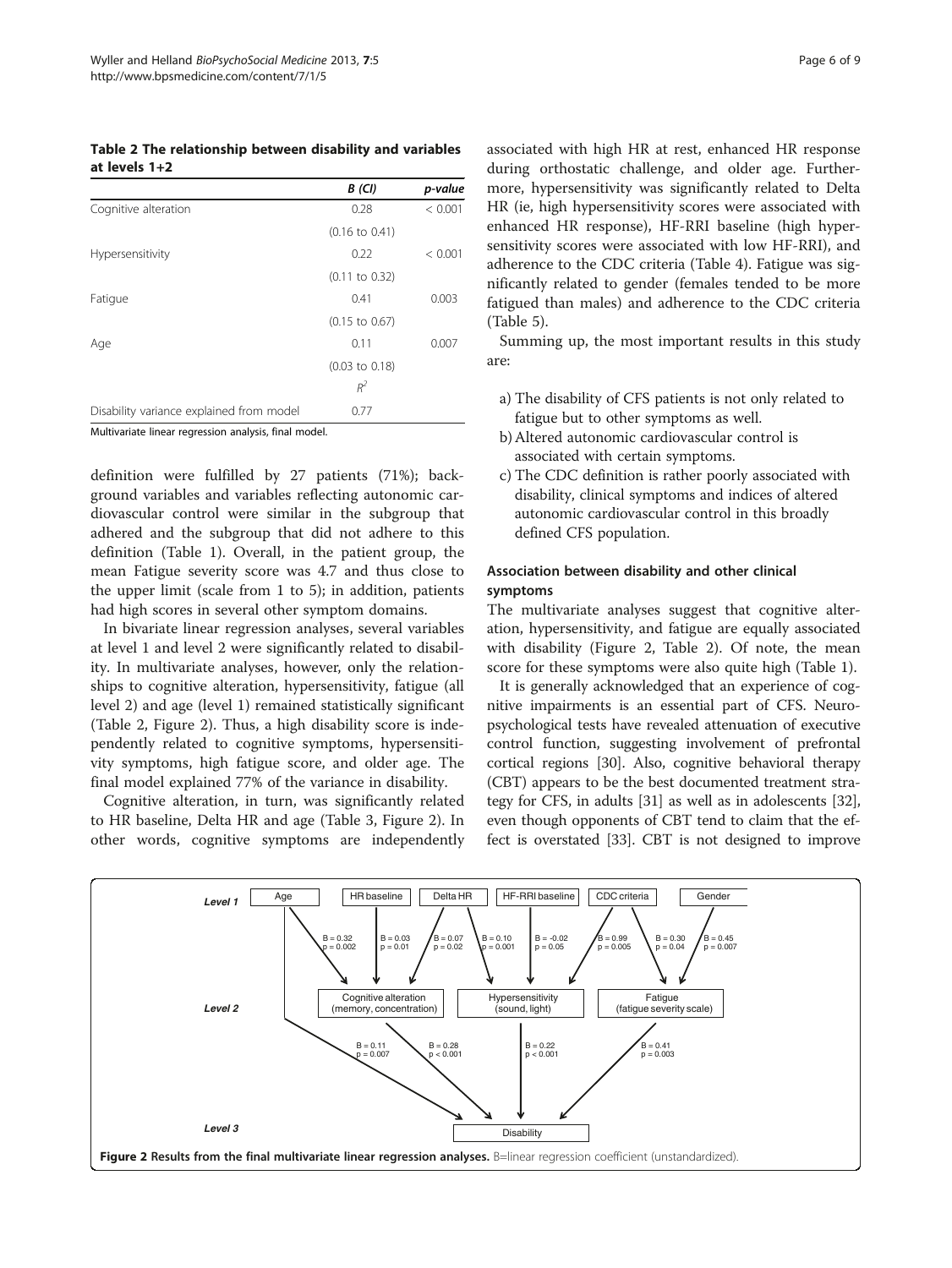#### <span id="page-6-0"></span>Table 3 The relationship between cognitive alteration and variables at level 1

|                                                       | B(CI)                     | p-value |
|-------------------------------------------------------|---------------------------|---------|
| HR baseline                                           | 0.03                      | 0.010   |
|                                                       | $(0.01 \text{ to } 0.06)$ |         |
| Delta HR                                              | 0.07                      | 0.024   |
|                                                       | $(0.01 \text{ to } 0.13)$ |         |
| Age                                                   | 0.32                      | 0.002   |
|                                                       | $(0.13 \text{ to } 0.51)$ |         |
|                                                       | $R^2$                     |         |
| Cognitive alteration variance<br>explained from model | 0.36                      |         |

Multivariate linear regression analyses, final model.

cognitive function per se; still, it is noteworthy that the results of this study suggest that improving cognitive functions might have an independent, positive effect upon patients' functional level even when their experience of fatigue is unaltered.

Hypersensitivity towards sensory stimuli is considered a hallmark of CFS pathophysiology in a recently proposed model [[34](#page-8-0)]. In the latest case definition proposal, this symptom is given less attention than several other disease manifestations, such as symptoms of immune alterations [[35](#page-8-0)]. In this study, however, symptoms of immune alterations were among the least prevalent bodily complaints (Table [1](#page-3-0)), and were not related to disability in the multivariate regression analysis (Table [2](#page-5-0)).

Generally, it is interesting that most symptoms were associated with disability in bivariate analyses but did not remain significantly associated in multivariate analyses. Although different explanations are possible, this is congruent with theories suggesting that most CFS symptoms are manifestations of a single, underlying pathophysiological mechanism [\[12,34\]](#page-8-0), and questions the validity of highly specified, multidimensional case definitions [[35\]](#page-8-0).

|                      |  | Table 4 The relationship between hypersensitivity and |  |
|----------------------|--|-------------------------------------------------------|--|
| variables at level 1 |  |                                                       |  |

|                                                   | <b>B</b> (CI)              | p-value |
|---------------------------------------------------|----------------------------|---------|
| Delta HR                                          | 0.10                       | 0.001   |
|                                                   | $(0.05 \text{ to } 0.16)$  |         |
| Adherence to CDC criteria                         | 0.99                       | 0.005   |
|                                                   | $(0.3 \text{ to } 1.7)$    |         |
| HF-RRI baseline                                   | $-0.02$                    | 0.050   |
|                                                   | $(-0.03 \text{ to } 0.00)$ |         |
|                                                   | $R^2$                      |         |
| Hypersensitivity variance<br>explained from model | 0.50                       |         |

Multivariate linear regression analyses, final model.

#### Table 5 The relationship between fatigue and variables at level 1

| <b>B</b> (CI)             | p-value |
|---------------------------|---------|
| 0.45                      | 0.007   |
| $(0.13 \text{ to } 0.78)$ |         |
| 0.30                      | 0.041   |
| $(0.01 \text{ to } 0.59)$ |         |
| $R^2$                     |         |
| 0.32                      |         |
|                           |         |

Multivariate linear regression analyses, final model.

## Association between clinical symptoms and autonomic cardiovascular control

In this study, increased heart rate at supine rest (HR baseline) was related to symptoms of cognitive alterations (Table 3), exaggerated heart rate response during orthostatic challenge (Delta HR) was related to cognitive alterations, and hypersensitivity, and low heart rate variability in the high-frequency range at supine rest (HF-RRI baseline) was associated with hypersensitivity. This finding complies with previous reports of an association between orthostatic test results and clinical symptoms [[36-39](#page-8-0)] and suggests that head-up tilt testing might become a valuable diagnostic tool in CFS; however, this would require validation in a larger patient population, combined with a refinement of test procedures. Also, the results indicate, in line with scattered case reports [[40\]](#page-8-0), that direct pharmaceutical treatment of cardiovascular autonomic alterations might improve clinical symptoms in CFS. This hypothesis should be tested in a randomized controlled trial. Furthermore, such treatment might be beneficial with regard to long-term cardiovascular health, as increased basal heart rate [\[41](#page-8-0)], as well as exaggerated cardiovascular responsiveness to challenges [\[42\]](#page-8-0) are considered risk factors for cardiovascular morbidity.

Based upon our previous findings of cardiovascular autonomic alterations, we have proposed a 'sustained arousal'-model of disease mechanisms in CFS [[12\]](#page-8-0). This model suggests that hyperactivity of the brain stem locus coeruleus (LC) is a core phenomenon that promotes a sympathetic vs. parasympathetic shift in autonomic effector systems and thus explains increased heart rate at rest, low heart rate variability in the high-frequency range at rest, and exaggerated heart rate responses [\[43](#page-8-0)]. In relation to the present study, it is noteworthy that LC hyperactivity also attenuates cognitive abilities – in particular executive functions through the influence on prefrontal cortical areas [[44\]](#page-8-0). Thus, the association between HR baseline/Delta HR and cognitive alterations, as documented in this study, seems to support the 'sustaind arousal'-model. Also, LC activation promotes amplification of sensory afferent neurotransmission [\[45\]](#page-8-0); this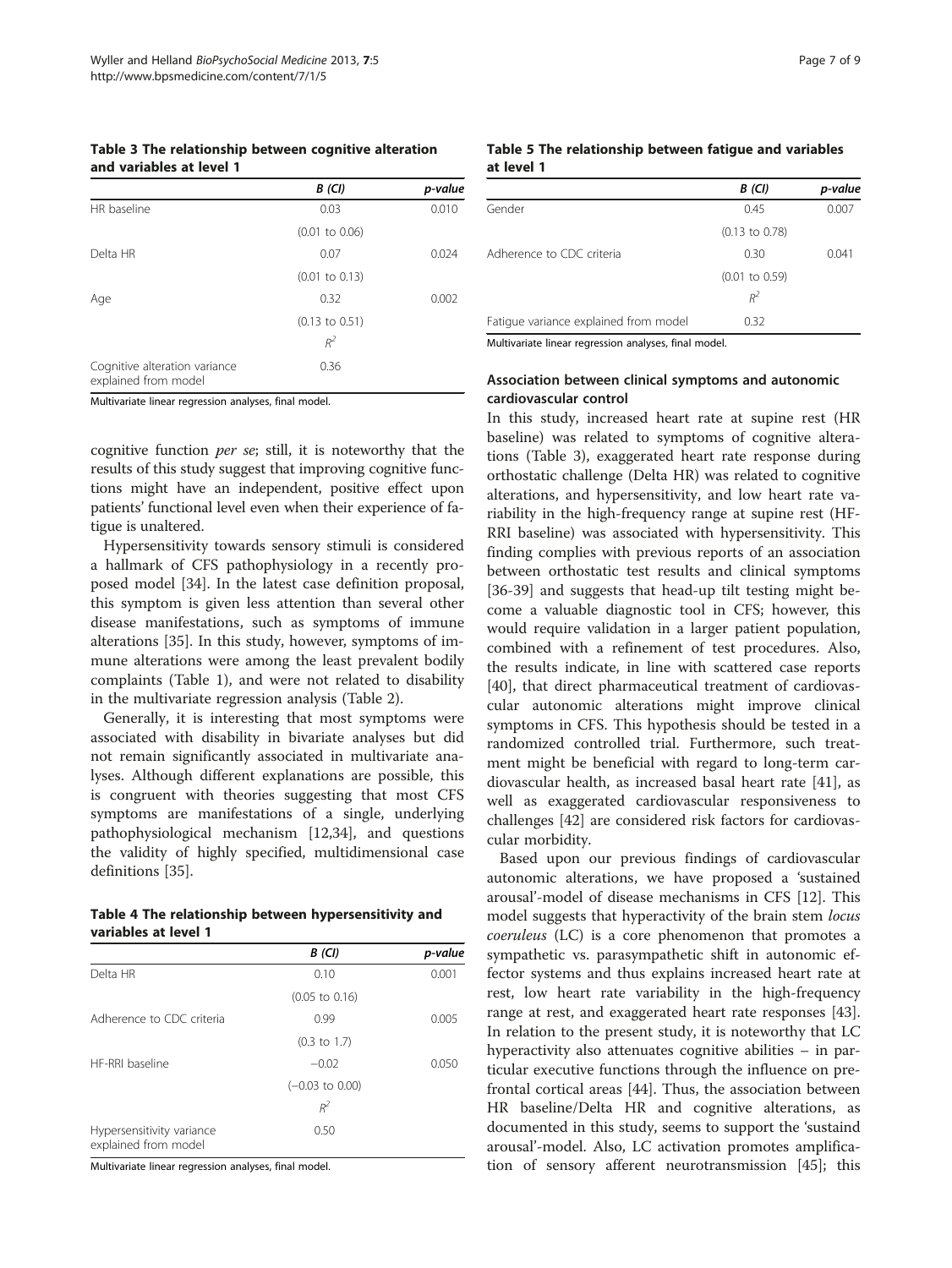<span id="page-7-0"></span>effect in turn suggests a common ground for exaggerated heart rate response during tilt, which could be explained from enhanced baroreceptor input to the central reflex center [[10](#page-8-0)] and symptoms of hypersensitivity.

## Association between adherence to the CDC definition and other variables

As the CDC criteria of CFS are based upon symptoms only, associations between adherence to these criteria and certain clinical manifestations follows directly from the definition. What is noteworthy in this study, though, is that these associations are rather weak (Figure [2\)](#page-5-0). Furthermore, adherence to the CDC criteria is not independently associated with disability, and we did not find any association to HR baseline, HF-RRI baseline, nor Delta HR (Table [1\)](#page-3-0). Thus, within a broadly defined population of CFS patients, the subgroup adhering to the CDC criteria is not characterized by a certain level of disability, nor is this subgroup specifically related to those indices of altered cardiovascular autonomic control that predicts clinical symptoms. The latter is in accordance with a previous study from our group, which failed to demonstrate a relation between autonomic dysregulation and psychosocial load in adolescent CFS [[46\]](#page-8-0).

These results, in concert with other findings suggesting that all chronic fatigue states share a relatively stereotyped set of symptoms [\[47](#page-8-0)], add to the concerns about the validity of the CDC definition, in particularly among adolescents [\[18-20](#page-8-0)]. Indeed, a large epidemiological survey suggests that CFS should be lumped together with several other 'functional' disorders, such as fibromyalgia and irritable bowel syndrome [\[48\]](#page-8-0). The controversies regarding diagnostic criteria constitute a great challenge for the CFS scientific community. One approach to clarify this issue in further studies would be to apply wider inclusion criteria than has been common so far, and thereafter perform subgroup analyses based on different case definitions [[21\]](#page-8-0).

#### Study limitations

A strong limitation of this study is the limited number of participants, which particularly weakens the statistical power in multivariate analyses. Also, we have insufficient data regarding the participants that dropped out of the study, making the generalizability of the results more uncertain. The fatigue severity scale has a strong ceiling effect and was not normally distributed; this may have lead to underestimation of the associations involving this variable. The disability score has not been formally validated; although we consider the face validity to be reasonable, further studies in the field should use formally validated instruments, such as the Functional Disability Inventory [[49](#page-8-0)]. As this was an exploratory study, we did not adjust the p-values for multiple statistical testing; it should be noted, however, that the majority of p-values were far beyond the level of significance and thus would probably have remained significant despite rigorous adjustments.

Of note, the documented associations between autonomic cardiovascular control, clinical symptoms, and disability are not proof of causality. Also, our three-level model should be regarded as a framework for explorative analyses only. Generally, the interactions might be far more complex than what we have shown here; investigating this possibility would require a larger number of participants and a prospective design allowing repeated measurements.

### Conclusions

In this exploratory study of adolescent CFS patients, disability was associated with cognitive alterations, hypersensitivity, and fatigue; cognitive alterations and hypersensitivity were associated with indices of altered cardiovascular autonomic control; and adherence to the CDC-criteria was poorly associated with other variables. These associations, which may have an important impact on clinical handling, should be further explored in a large-scale clinical study.

#### Abbreviations

CFS: Chronic Fatigue Syndrome; CDC: Centers for Disease Control and Prevention; HUT: Head-up Tilt Test; HR: Heart Rate; MBP: Mean Arterial Blood Pressure; RRI: RR-interval; HF: high-frequency; LF: low-frequency.

#### Competing interests

The authors declare no competing interests.

#### Authors' contributions

VBW conceived of the study, participated in data collection, carried out the statistical analyses, and drafted the manuscript. IBH participated in study design, data collection and analytic work, and helped to draft the manuscript. Both authors have read and approved the final version of the manuscript.

#### Acknowledgements

We thank Prof. Torgeir Bruun Wyller, Dept. of Geriatrics, Oslo University Hospital for his advice on the statistical analyses and Anette Winger, Berit Widerøe Njølstad and Kari Gjersum for practical assistance during the clinical examinations. VBW has received research grants from Health South-East, Norway.

#### Received: 26 October 2012 Accepted: 4 February 2013 Published: 7 February 2013

#### References

- 1. Royal College of Paediatrics and Child Health: Evidence based guidelines for the management of CFS/ME (chronic fatigue syndrome/myalgic encephalopathy) in children and young adults. London: Royal College of Paediatrics and Child Health; 2004.
- 2. Farmer A, Fowler T, Scourfield J, Thapar A: Prevalence of chronic disabling fatigue in children and adolescents. Br J Psychiatr 2004, 184:477–481.
- 3. Crawley E, Hughes R, Northstone K, Tilling K, Emond A, Sterne JA: Chronic disabling fatigue at age 13 and association with family adversity. Pediatrics 2012, 130:e71–e79.
- 4. Bou-Holaigah I, Rowe PC, Kan JS, Calkins H: Relationship between neurally mediated hypotension and the chronic fatigue syndrome. JAMA 1995, 274:961–967.
- 5. Stewart JM: Autonomic nervous system dysfunction in adolescents with postural orthostatic tachycardia syndrome and chronic fatigue syndrome